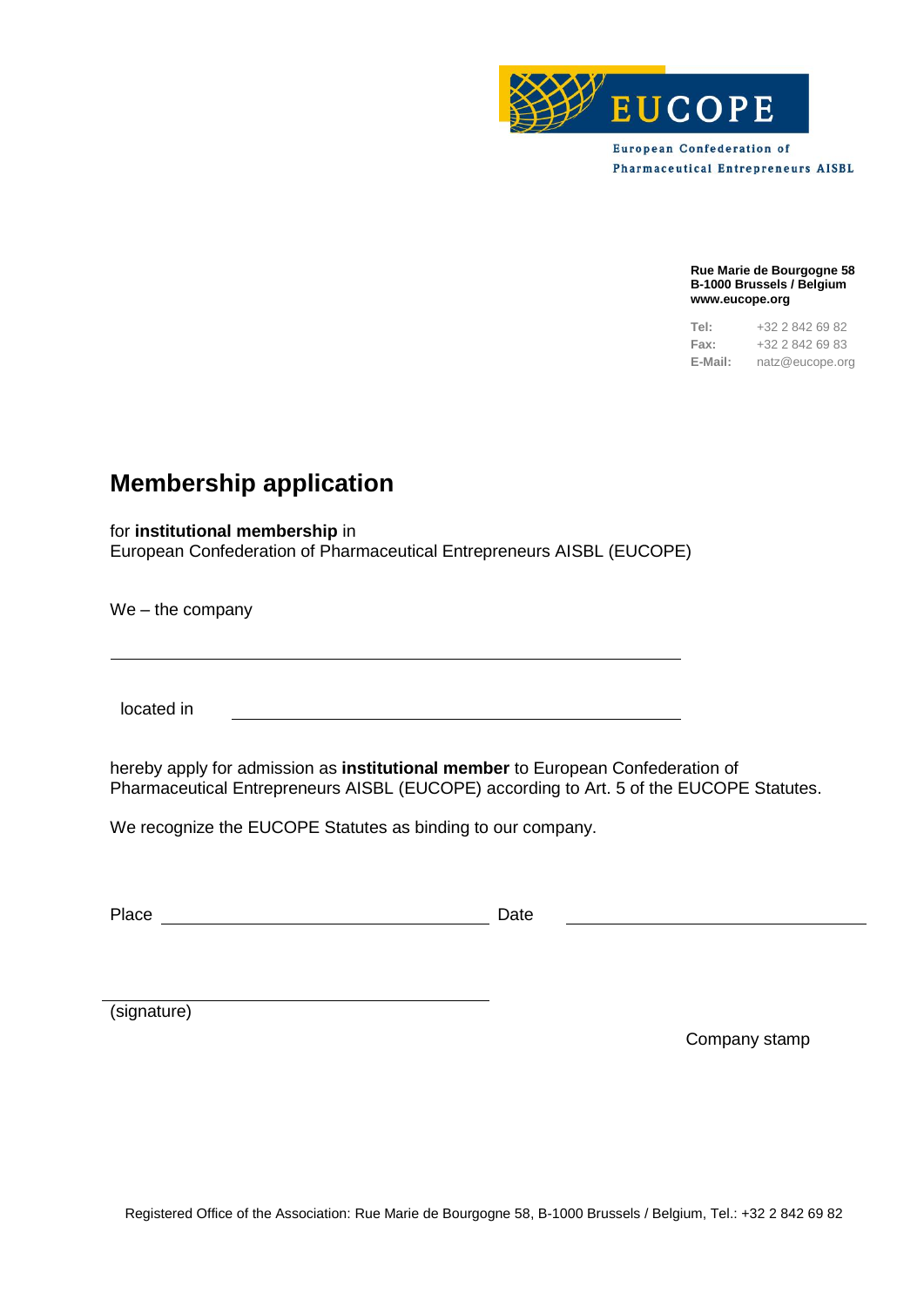

Page 2 of 3

**Details on the company applying for admission to European Confederation of Pharmaceutical Entrepreneurs AISBL (EUCOPE):**

| Company name                                                                                                                                                                                                                      |                                                                                                                                                                                                                                                               |  |
|-----------------------------------------------------------------------------------------------------------------------------------------------------------------------------------------------------------------------------------|---------------------------------------------------------------------------------------------------------------------------------------------------------------------------------------------------------------------------------------------------------------|--|
| <b>Street</b>                                                                                                                                                                                                                     |                                                                                                                                                                                                                                                               |  |
| Post/ZIP-code                                                                                                                                                                                                                     |                                                                                                                                                                                                                                                               |  |
| Post office box/POB                                                                                                                                                                                                               |                                                                                                                                                                                                                                                               |  |
| Post/ZIP-code (POB)                                                                                                                                                                                                               | Place (POB): Place (POB):                                                                                                                                                                                                                                     |  |
| Telephone no.                                                                                                                                                                                                                     | Fax no.                                                                                                                                                                                                                                                       |  |
| <b>CEO of the company</b>                                                                                                                                                                                                         |                                                                                                                                                                                                                                                               |  |
| Title, first name,<br>surname                                                                                                                                                                                                     |                                                                                                                                                                                                                                                               |  |
| Phone (extension for<br>direct contact)                                                                                                                                                                                           | Fax:                                                                                                                                                                                                                                                          |  |
| E-Mail                                                                                                                                                                                                                            |                                                                                                                                                                                                                                                               |  |
| Owner of the company                                                                                                                                                                                                              |                                                                                                                                                                                                                                                               |  |
|                                                                                                                                                                                                                                   |                                                                                                                                                                                                                                                               |  |
| $\mathbf{r}$ , and a set of the set of the set of the set of the set of the set of the set of the set of the set of the set of the set of the set of the set of the set of the set of the set of the set of the set of the set of | $\sim$ $\sim$ $\sim$ $\sim$<br>and the contract of the contract of the contract of the contract of the contract of the contract of the contract of the contract of the contract of the contract of the contract of the contract of the contract of the contra |  |

**Field(s) of activitiy of the company** (please tick as appropriate; multiple answers are possible)

- $\Box$  Development of medicinal products / Medical devices
- Research of medicinal products / Medical devices
- Manufacture of medicinal products / Medical devices
- $\Box$ Distribution of medicinal products / Medical devices
- $\Box$  Contract manufacturing

Registered Office of the Association: Rue Marie de Bourgogne 58, B-1000 Brussels / Belgium, Tel.: +32 2 842 69 82